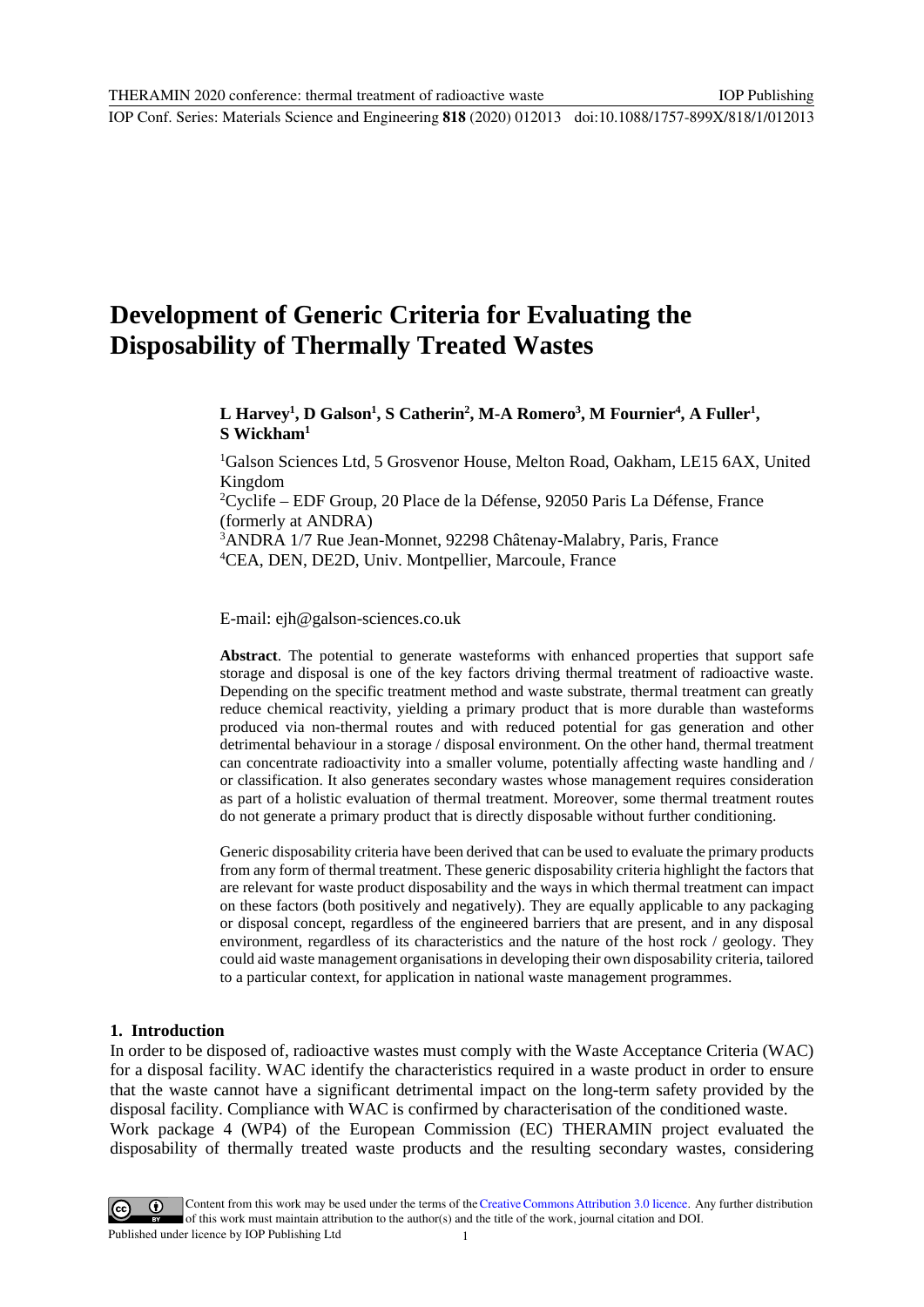different waste stream / thermal treatment process combinations and the differing disposal concepts and national contexts of countries participating in THERAMIN. It was divided into three tasks [1]:

- *Task 4.1:* Identification and review of criteria and requirements for the disposability of thermally treated waste products. This task considered the relevance of existing WAC, and other requirements relating to the behaviour and performance of waste products, to thermal treatment. Approaches to characterise waste products to determine whether WAC / requirements are met were also defined. The work is reported in THERAMIN Deliverable D4.1 [2].
- *Task 4.2:* Characterisation of thermally treated waste products and secondary waste. Here, characterisation tests have been conducted on thermally treated waste products. Pre-existing data have also been shared. The results are reported in THERAMIN Deliverable D4.2 [3].
- *Task 4.3:* Downstream / Safety Case implications. This task considered the disposability of thermally treated waste based on the outputs from the two previous tasks. Associated deliverables will be published later in 2020.

This paper presents a set of generic disposability criteria that have been derived for thermally treated wastes under THERAMIN Task 4.1 and discusses considerations applicable when measuring compliance with these criteria. It also describes their application in THERAMIN to design a set of characterisation tests for the products from thermal treatment demonstrations, and to feed consideration of disposability into a wider 'value assessment' options evaluation methodology for different thermal treatment routes. The relevance of these disposability criteria for other ongoing EC projects, such as the EURAD ROUTES work package, is also outlined.

# **2. Generic disposability criteria developed under the THERAMIN project**

# *2.1 Approach to derive generic disposability criteria*

The disposability of thermally treated waste products and management of the resulting secondary wastes was examined by reviewing national WAC and other disposability requirements applicable in individual countries (collectively referred to here as 'national disposability criteria') and using these to derive a set of generic disposability criteria that can be applied more generally. Inputs were received from eight countries: Belgium, Finland, France, Germany, Lithuania, Slovakia, Switzerland and the United Kingdom. For each country, a short summary was prepared, setting out factors relevant to the management of radioactive waste and application of thermal treatment in that country, such as the approach to classify radioactive waste, a summary of the inventory, the status of disposal facilities, planned development activities and known issues. Existing criteria applicable to the disposability of thermally treated waste products were then compiled for each participating country. Table 1 summarises the scope of national disposability criteria inputs [2, §4.2].

| Country | Scope of inputs                                                                                                        | <b>Type of disposal</b>                                               | Packaging concept                                                                             | <b>Formal WAC?</b>                                                                                 |
|---------|------------------------------------------------------------------------------------------------------------------------|-----------------------------------------------------------------------|-----------------------------------------------------------------------------------------------|----------------------------------------------------------------------------------------------------|
| Belgium | Planned disposal of<br>short-lived low- and<br>intermediate level waste<br>(LILW) near Dessel in<br>north-east Belgium | Surface                                                               | Storage packages grouted<br>in concrete monoliths                                             | $No$ – preliminary –<br>formal WAC will be<br>finalised once a licence<br>for disposal is obtained |
| Finland | LILW (reactor operating)<br>waste) disposal                                                                            | Near-surface (Olkiluoto)<br>VLJ); intermediate-depth<br>(Loviisa VLJ) | Concrete boxes                                                                                | <b>Yes</b>                                                                                         |
| France  | Long-lived intermediate-<br>level waste (ILW)<br>disposal in clay                                                      | rock)                                                                 | Geological (in a clay host Storage packages grouted<br>in concrete boxes / direct<br>disposal | $No$ – preliminary WAC<br>submitted to the French<br>Safety Authority in 2016                      |

**Table 1.** Summary of the scope of national disposability criteria inputs.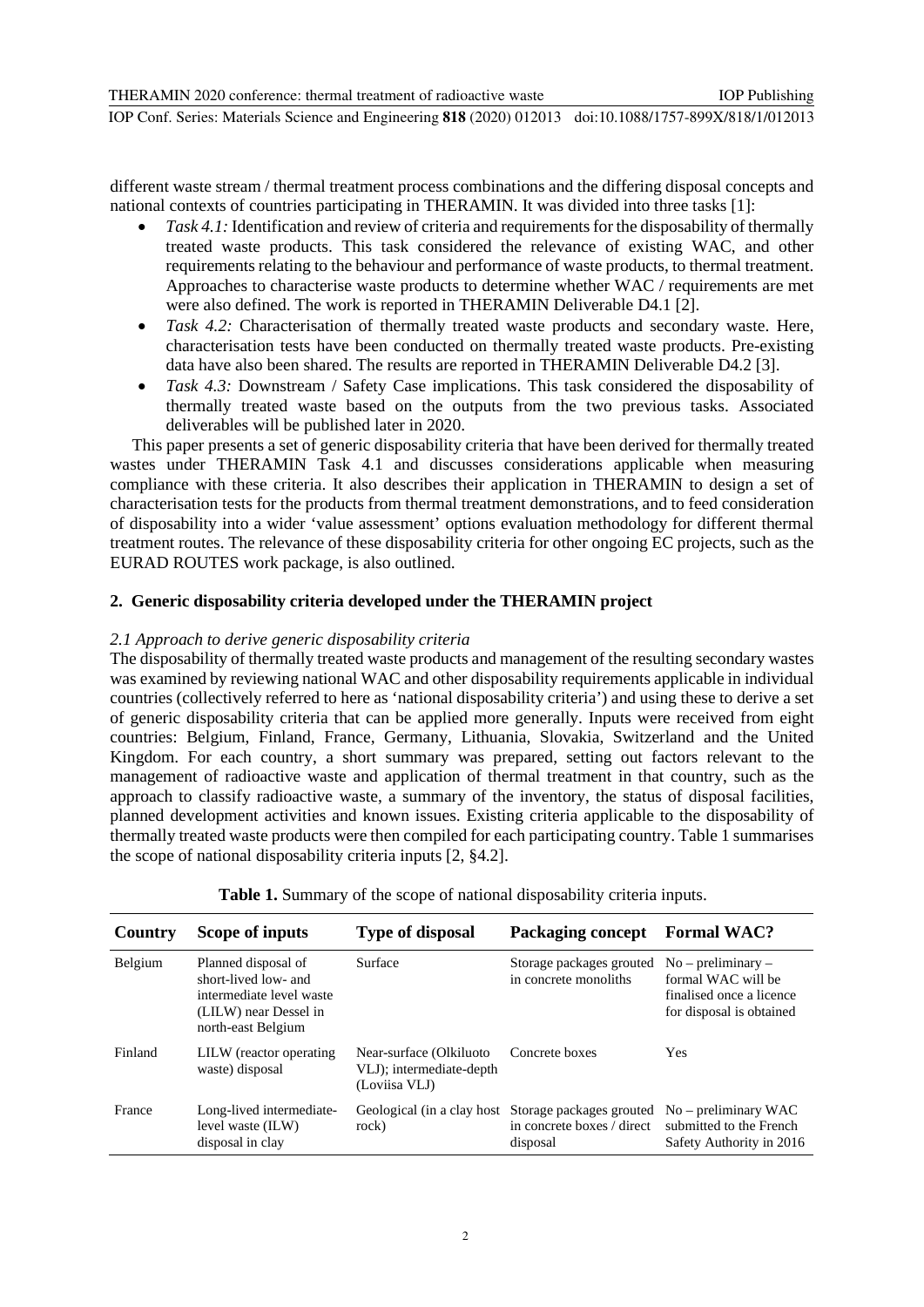IOP Conf. Series: Materials Science and Engineering **818** (2020) 012013 doi:10.1088/1757-899X/818/1/012013

| Country           | Scope of inputs                                                                      | <b>Type of disposal</b>                                                   | <b>Packaging concept</b>                                       | <b>Formal WAC?</b>                                                                                                  |
|-------------------|--------------------------------------------------------------------------------------|---------------------------------------------------------------------------|----------------------------------------------------------------|---------------------------------------------------------------------------------------------------------------------|
| Germany           | Long-lived LILW disposal<br>at Konrad in northern<br>Germany                         | Geological (host rock to<br>be determined)                                | Cast iron / steel / concrete Yes<br>boxes                      |                                                                                                                     |
| Lithuania         | Planned disposal of<br>long-lived ILW                                                | Geological (host rock to<br>be determined)                                | Cement-grouted metallic<br>waste                               | $No$ – preliminary WAC                                                                                              |
| Slovakia          | Low-level waste (LLW)<br>disposal at Mochovce                                        | Surface                                                                   | Fibre-reinforced concrete<br>packages                          | Yes                                                                                                                 |
| Switzerland       | Planned disposal in clay<br>(all radioactive waste)                                  | Geological (clay)                                                         | Steel canisters / storage<br>drums in concrete boxes           | $No$ – preliminary WAC                                                                                              |
| United<br>Kingdom | Planned disposal of ILW<br>(also applies to high-level<br>waste/spent fuel disposal) | Geological (salt / clay /<br>crystalline – host rock to<br>be determined) | Waste grouted in steel /<br>cast iron / concrete<br>containers | Not WAC, but formal<br>$requirements -$<br>specifications to be met<br>for issue of a Letter of<br>Compliance (LoC) |

#### *2.2 Observations on national disposability criteria*

It is important to note that existing national disposability criteria are not specific to the disposal of thermally treated wastes; they tend to be more generally applicable to all wastes of a certain classification or destined for a particular disposal route. This reflects the relative novelty of thermal treatment as a management route, particularly for LLW and ILW, compared to more conventional waste conditioning approaches such as cement encapsulation, and underpins the need for explicit consideration of criteria for thermally treated wastes. Also, the national inputs provided do not reflect all applicable WAC for radioactive waste disposal in the participating countries. Generally, those provided reflect the wastes that are currently being considered for thermal treatment.

There are some important distinctions between the national inputs received:

- National disposability criteria have been provided for various types of disposal facility, including surface disposal (in the case of responses from Belgium and Slovakia), near-surface disposal (Finland) and geological disposal (France, Germany, Lithuania, Switzerland, United Kingdom). Some criteria will vary depending on the depth of disposal and the safety functions applicable to the wasteform in different disposal contexts.
- For the most part, the national disposability criteria focus on the disposability of long-lived LLW and ILW, although some countries have provided inputs relating to the management of short-lived wastes (Belgium) or inputs that apply to both LLW/ILW and high-level waste (HLW)/spent fuel disposal (Switzerland, United Kingdom). The packaging approach(es) applicable to the different waste types (and reflected in national disposability criteria) depend on the disposal concepts that have been adopted for the relevant disposal facilities in each country, but generally involve disposal in concrete, steel or cast-iron containers.
- Some national disposability criteria have been provided that refer to generic plans for disposal (particularly in the cases of geological disposal in countries that have not yet identified a proposed site or host rock in which to construct a repository). In such cases, the criteria provided are preliminary / provisional, and will be developed further as plans for the disposal facility progress. Other national disposability criteria are site-specific and reflect formal WAC associated with an existing disposal facility (or one that is in the advanced stages of planning).

#### *2.3 Suite of generic disposability criteria*

Generic disposability criteria have been derived that can be used to evaluate the products from any form of thermal treatment. These generic disposability criteria highlight factors that are relevant for waste product disposability and the ways in which thermal treatment can impact on these factors (both positively and negatively). They have been developed to be applicable to any packaging or disposal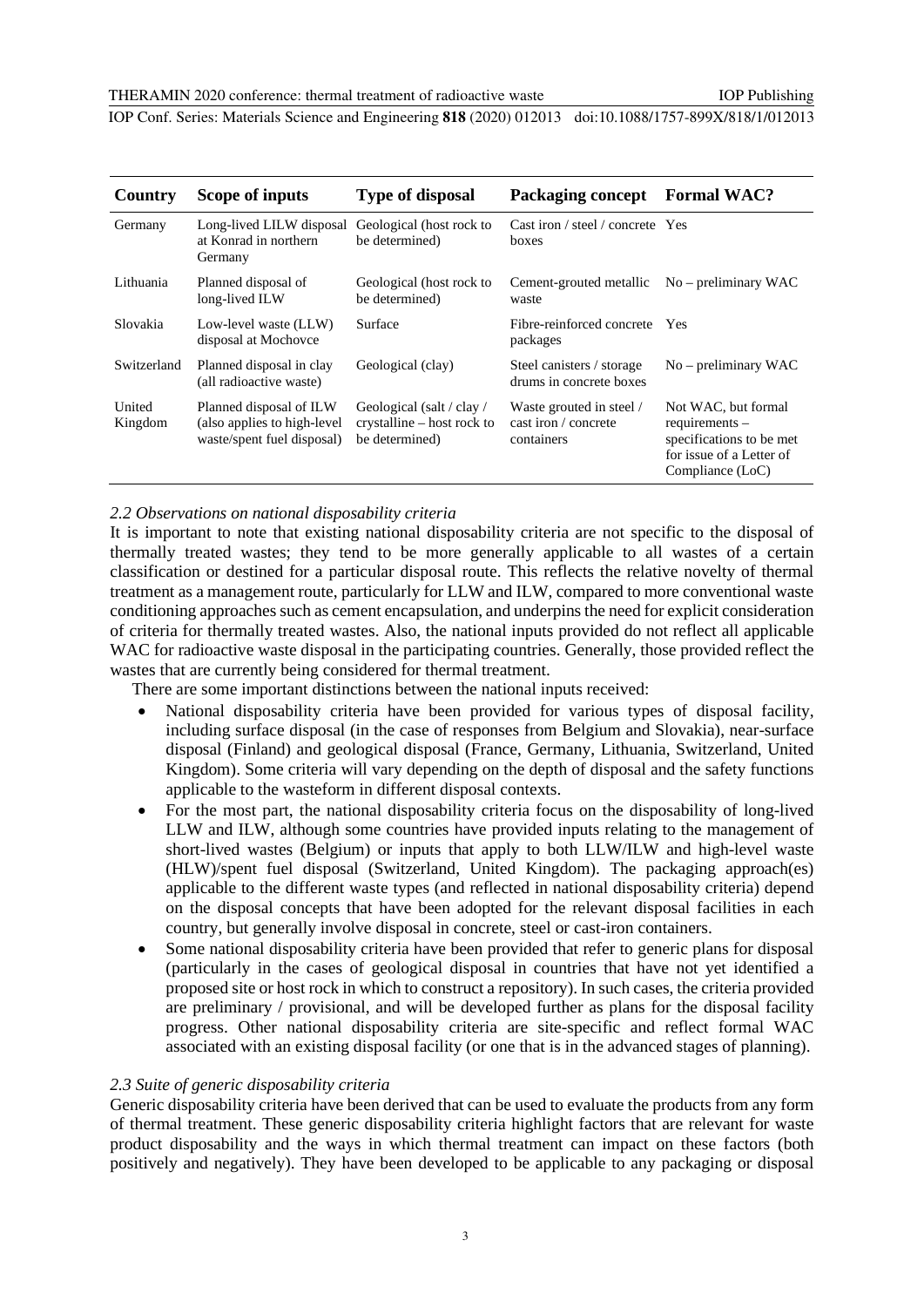THERAMIN 2020 conference: thermal treatment of radioactive waste IOP Conf. Series: Materials Science and Engineering **818** (2020) 012013 doi:10.1088/1757-899X/818/1/012013 IOP Publishing

concept, for any thermally treated waste, regardless of the engineered barriers that are present, and in any disposal environment, regardless of its characteristics and the nature of the host rock / geology. They are intended to provide a starting point or point of reference for WMOs to tailor their own national disposability criteria to thermally treated waste in a manner that gives confidence that relevant factors are being considered.

The generic disposability criteria have been defined at a relatively high level, focusing on additional requirements and/or clarifications relating specifically to thermal treatment that can build on more widely applicable disposability criteria defined within national programmes. Qualitative, rather than quantitative, metrics are set out, against which disposability can be assessed. This is because numerical requirements identified within national disposability criteria tend to be strongly linked to the national context (e.g. activity limits for different waste classifications), so have limited transferability for wider use outside the country of origin.

Generic disposability criteria and associated considerations are set out in Table 2, based on WAC affected by thermal treatment. Further detail on the underpinning rationale for these criteria is provided in THERAMIN Deliverable D4.1 [2]. If used, these criteria and considerations would need to be applied in conjunction with existing criteria applicable to other wastes that are planned for disposal in a particular facility. They do not stand alone as a complete set of requirements that could underpin WAC for thermally treated waste.

| <b>Topic / Category</b>                    | <b>Generic disposability criterion</b>                                                                                                                                                                                                                                                                                                                                                                                                      | <b>Considerations applicable to</b><br>measure compliance                                                                                    |
|--------------------------------------------|---------------------------------------------------------------------------------------------------------------------------------------------------------------------------------------------------------------------------------------------------------------------------------------------------------------------------------------------------------------------------------------------------------------------------------------------|----------------------------------------------------------------------------------------------------------------------------------------------|
| Dimensions / mass of<br>packages           | The dimensions and mass of containers used to package<br>thermally treated waste (and other aspects of the container<br>design) should be compatible with (i) the thermal<br>processing route being employed and (ii) relevant safety<br>functions for storage and disposal, and with all applicable<br>constraints on waste classification, handling, transport and<br>disposal, taking account of the processed waste<br>characteristics. | None.                                                                                                                                        |
| Package integrity and<br>required lifetime | Apply existing criteria for the disposal context in question.<br>Any additional criteria on package integrity defined for<br>thermally treated waste should be linked to safety functions<br>applied to such waste.                                                                                                                                                                                                                         | The characteristics of thermally treated<br>waste should be considered as part of<br>demonstrating compliance with existing<br>requirements. |
| Thermal output                             | The thermal output of thermally treated waste should not<br>have a detrimental impact on performance of the<br>engineered and natural barriers that make up the disposal<br>system, taking account of the potential for activity to be<br>concentrated during thermal treatment.                                                                                                                                                            | None.                                                                                                                                        |
| Voids                                      | Void space within packages of thermally treated waste<br>should be minimised wherever practicable; this may<br>influence aspects of how thermal treatment is implemented.                                                                                                                                                                                                                                                                   | None.                                                                                                                                        |
| Chemical content                           | Apply existing criteria for the disposal context in question.<br>The choice of thermal treatment route and the design of the<br>associated disposal facility should ensure the chemical<br>compatibility of thermally treated waste with other disposal<br>system components.                                                                                                                                                               | None.                                                                                                                                        |

**Table 2.** Generic disposability criteria specific to thermally treated waste products.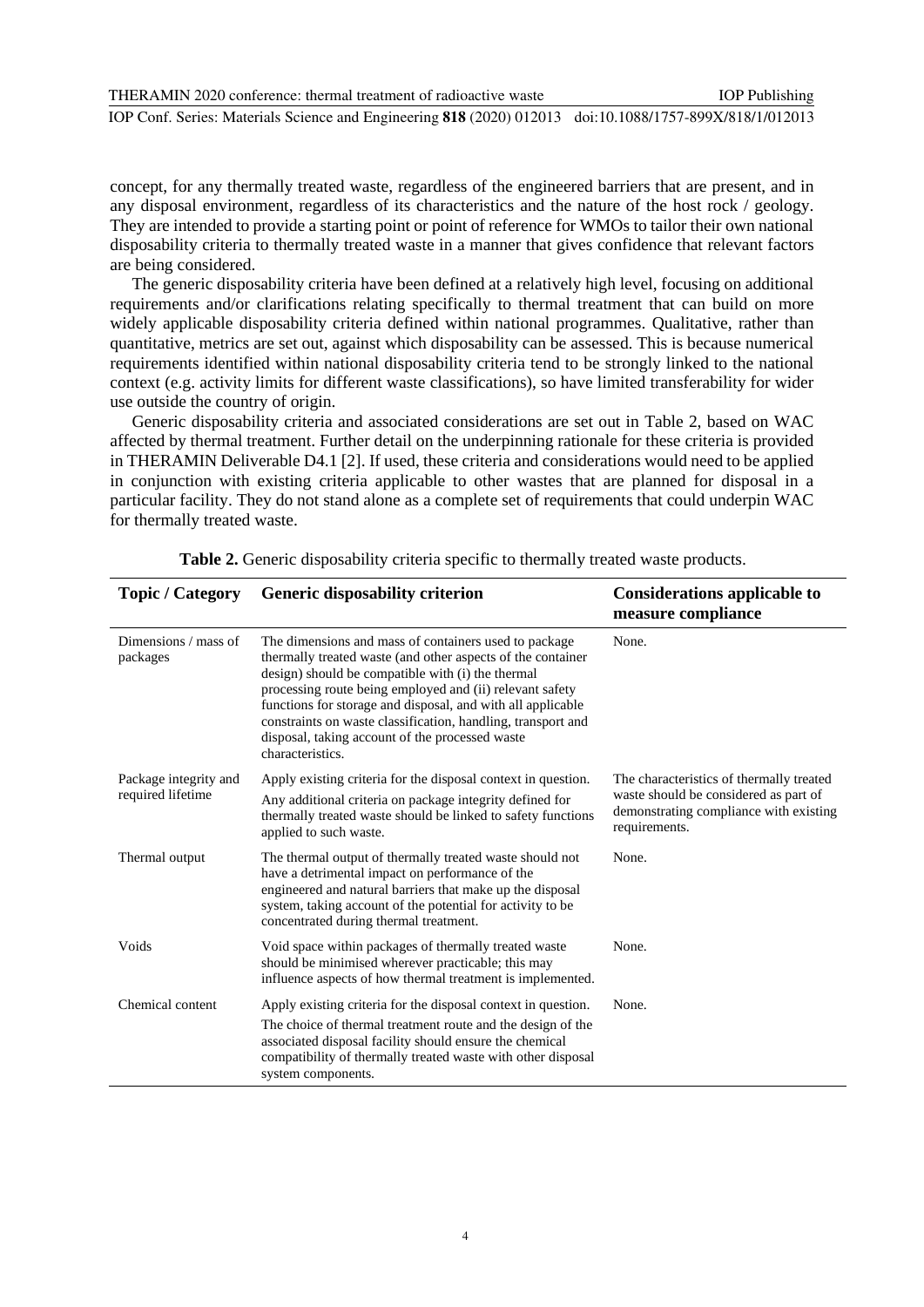IOP Publishing

IOP Conf. Series: Materials Science and Engineering **818** (2020) 012013 doi:10.1088/1757-899X/818/1/012013

| <b>Topic / Category</b> | <b>Generic disposability criterion</b>                                                                                                                                                                                                                                                                                                                                                    | <b>Considerations applicable to</b><br>measure compliance                                                                                                                                                                                                                                                                                                    |
|-------------------------|-------------------------------------------------------------------------------------------------------------------------------------------------------------------------------------------------------------------------------------------------------------------------------------------------------------------------------------------------------------------------------------------|--------------------------------------------------------------------------------------------------------------------------------------------------------------------------------------------------------------------------------------------------------------------------------------------------------------------------------------------------------------|
| Chemical durability     | Existing requirements on chemical durability for the<br>applicable disposal route should be applied to thermally<br>treated waste. No additional generic disposability criteria<br>for thermally treated waste are considered necessary,<br>although requirements relating to the containment provided<br>by a wasteform may be justified, depending on the post-<br>closure safety case. | If criteria relating to the durability of a<br>thermally treated wasteform are deemed<br>to be required for application in a<br>particular context, then it is<br>recommended that these should be<br>linked to a required containment<br>lifetime (as assumed in the relevant<br>post-closure safety case), rather than to<br>a threshold dissolution rate. |
| Data management         | Data management requirements for the relevant disposal<br>route should be applied to thermally treated waste. In<br>addition, records of the thermal treatment regime applied to<br>the waste should be kept.                                                                                                                                                                             | None.                                                                                                                                                                                                                                                                                                                                                        |
| Secondary waste         | Secondary waste associated with thermal treatment should<br>be minimised to the extent that is practicable.                                                                                                                                                                                                                                                                               | None.                                                                                                                                                                                                                                                                                                                                                        |

In a number of other areas against which information on national disposability criteria was gathered, no additional disposability criteria relating specifically to thermally treated wastes are required beyond those already specified for wastes conditioned via non-thermal routes. Moreover, products from thermal treatment may be better able to meet certain existing WAC / requirements as a result of the processes taking place during the thermal treatment step. This is the case for requirements relating to:

- No free liquid/water or gas being present in the waste, since volatile species in the raw waste tend to be driven off.
- No hazardous material being present (and requirements for the waste product to be inert), since reactive waste constituents are typically consumed / destroyed during thermal treatment.
- Minimal gas generation from the waste product, again because of the destruction of reactive waste constituents.
- Production of a robust wasteform, noting that many waste constituents are oxidised / combusted during thermal treatment, ending up in an unreactive form, and the product of thermal treatment is often (although not always) monolithic, with waste species encapsulated or incorporated within a vitreous or ceramic waste matrix.
- Production of a homogeneous wasteform with no localised accumulations of radioactivity.
- Provisions associated with managing the potential for nuclear criticality.
- The wasteform exhibiting mechanical resistance to stresses likely to be imposed during transport, handling and disposal operations.
- Provisions for waste package transport, handling and emplacement, including waste package stacking.
- The waste package activity content.
- The waste package radionuclide inventory, noting that the choice and design of a thermal processing route should be tailored to the radionuclide inventory (and other characteristics) of the raw waste, particularly if thermal treatment is driven by a desire to produce a durable, long-lived wasteform.
- Waste package dose rate limits.
- Surface contamination of the waste package.
- Waste package accident performance, noting that susceptibility to high temperature excursions in the event of a fire is likely to be much reduced, given that the waste has already been subjected to high-temperature treatment.
- Waste package identification / labelling.
- Ouality assurance / quality control arrangements.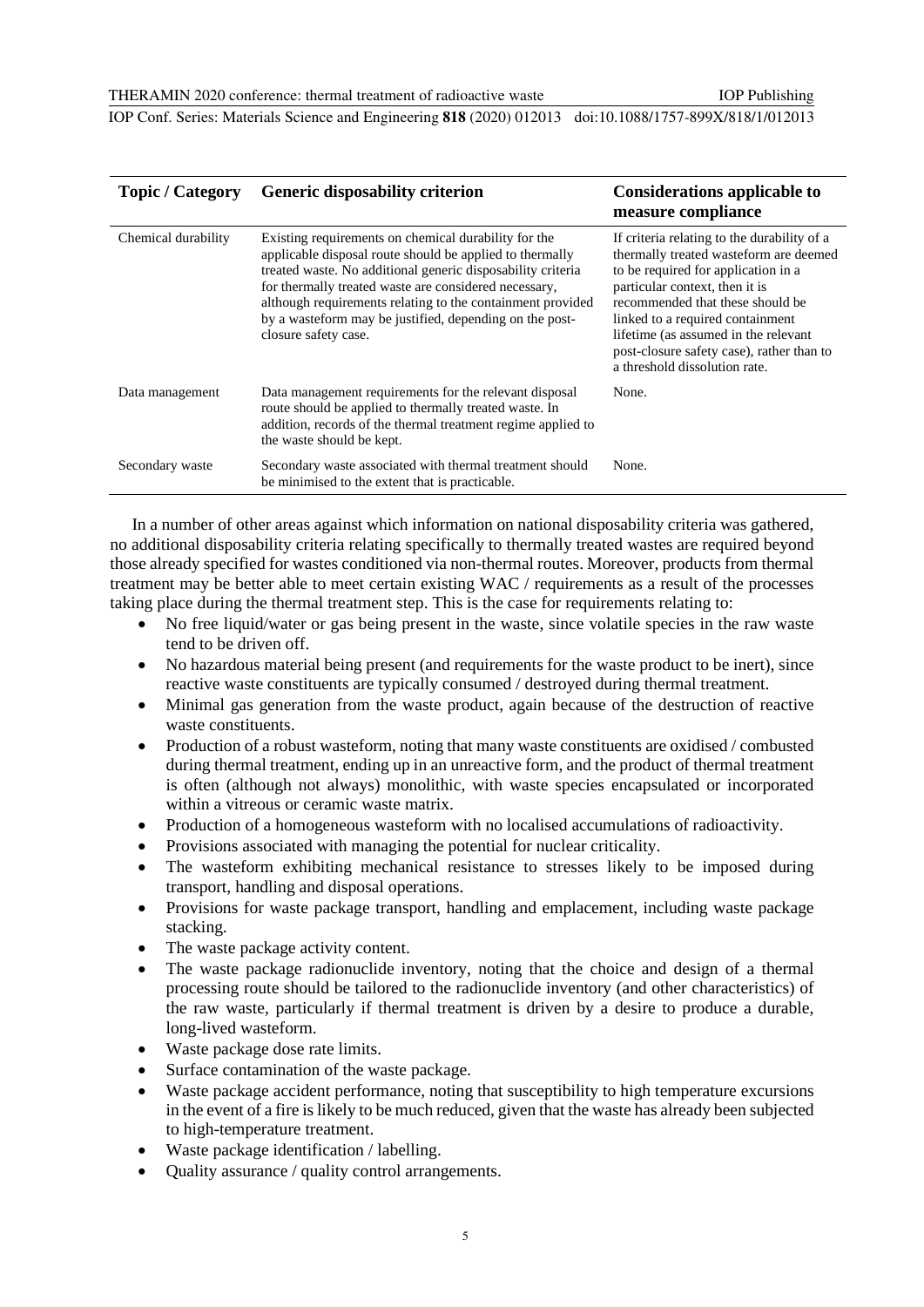IOP Conf. Series: Materials Science and Engineering **818** (2020) 012013 doi:10.1088/1757-899X/818/1/012013

However, additional considerations relating to the impacts of thermal treatment and the characteristics of the resulting product are often relevant when determining whether existing, more generally applicable criteria have been met. Such considerations include:

- The potential for thermal treatment to concentrate radioactivity and fissile material in the waste product (and thereby to increase heat generation per unit volume).
- The impacts of generating a relatively high density, low voidage wasteform in many cases, which could affect waste package handling.
- The potential for thermal treatment to introduce new mechanisms for contamination of equipment and/or waste packages (e.g. splashing, particulate generation and/or carry-over to the off-gas system).
- The chemistry and mechanical properties of thermally treated wastes, which may behave differently during handling, storage and disposal, thereby introducing new uncertainties relating, for example, to chemical compatibility in a disposal environment.
- Safety functions applicable to thermally treated wastes may or may not be the same as those applicable to other wastes to be disposed of in the same facility, depending on the drivers for implementing thermal treatment. Evaluation of thermally treated waste in the post-closure safety case for a disposal facility may therefore differ from that for other wasteforms.

## **3. Design of characterisation tests for products of thermal treatment**

Having collated national disposability criteria and derived generic disposability criteria, an exercise was conducted to identify WAC requiring characterisation of thermally treated waste products in order to test compliance, along with identification of suitable analytical techniques to meet these characterisation requirements. Table 3 summarises criteria identified as requiring characterisation tests to be performed, and identifies physico-chemical properties that can be measured to evaluate whether each of these criteria have been met, along with some examples of applicable, commonly used, measurement techniques. It can be seen that most criteria can be verified through the use of electron microscopy, possibly combined with analyses of the chemical and radiological composition of the sample. However, some WAC require more specialist techniques to measure compliance.

| <b>Waste Acceptance Criterion</b>                                                                                                | <b>Properties</b>                                                                                         | <b>Examples of Applicable Techniques</b>                                                             |
|----------------------------------------------------------------------------------------------------------------------------------|-----------------------------------------------------------------------------------------------------------|------------------------------------------------------------------------------------------------------|
| No, or limited, free liquid or gas and<br>limited potential for gas generation                                                   | Homogeneity of the waste                                                                                  | Thermogravimetric analysis (TGA), X-ray<br>fluorescence (XRF), electron microscopy                   |
| Permeability and/or diffusivity of the<br>waste sufficient to enable gas to escape<br>without affecting wasteform integrity      | $Permeability + diffusivity$                                                                              | XRF, electron microscopy                                                                             |
| No or limited content of hazardous<br>materials (combustible, pyrophoric,<br>reactive, etc.)                                     | Homogeneity of the waste (no<br>untreated area) $+$ identification<br>of chemical species in the<br>waste | XRF, X-ray diffraction (XRD), Inductively<br>coupled plasma (ICP) analysis after dissolution         |
| Immobilisation of radionuclides, including<br>homogeneity and passive safety under<br>both normal and 'accident' conditions.     | Distribution of radionuclides in<br>the waste                                                             | $\alpha$ -spectrometry, autoradiography, Raman<br>spectroscopy                                       |
| Limited voids / limited porosity (e.g. to<br>limit the potential for collapse of waste<br>package stacks in a disposal facility) | Porosity                                                                                                  | Wide-angle X-ray scattering (WAXS), surface<br>area measurement by gas physisorption,<br>porosimetry |
| No localised accumulations of radioactive<br>material                                                                            | Homogeneity of the waste /<br>microstructure                                                              | XRF, electron microscopy                                                                             |

**Table 3.** Measurable properties and techniques applicable for verifying whether WAC have been met.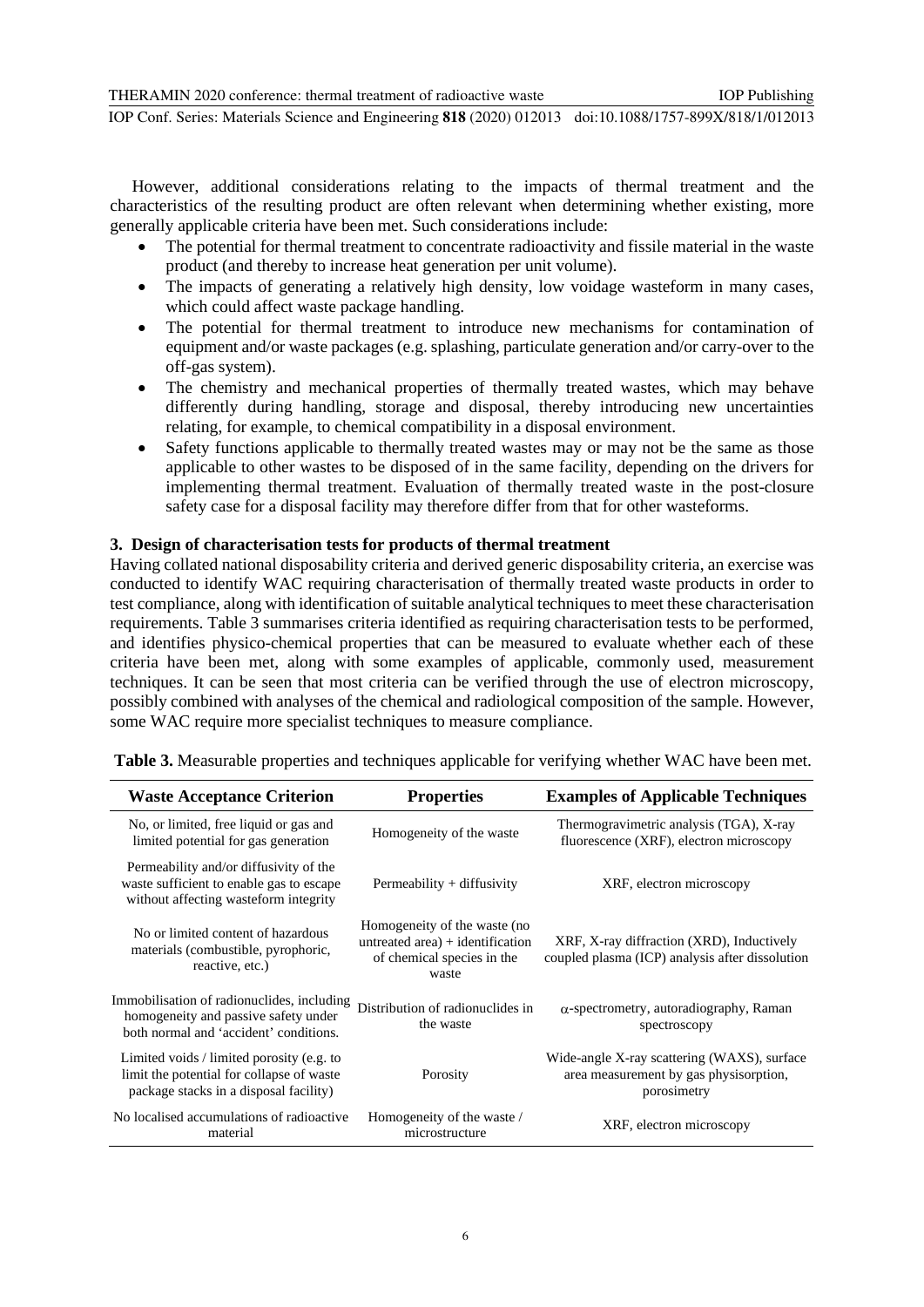#### THERAMIN 2020 conference: thermal treatment of radioactive waste

IOP Publishing

IOP Conf. Series: Materials Science and Engineering **818** (2020) 012013 doi:10.1088/1757-899X/818/1/012013

| <b>Waste Acceptance Criterion</b>                                                                                                                                                                                                                  | <b>Properties</b>                            | <b>Examples of Applicable Techniques</b>                                                     |
|----------------------------------------------------------------------------------------------------------------------------------------------------------------------------------------------------------------------------------------------------|----------------------------------------------|----------------------------------------------------------------------------------------------|
| Chemical durability of the waste product                                                                                                                                                                                                           | Chemical durability (leaching<br>behaviour)  | Leaching tests, ICP, ion chromatography, UV-<br>Visible spectroscopy, $\alpha$ -spectrometry |
| Mechanical resistance of the waste<br>product to stresses imposed during<br>transport, handling and disposal operations                                                                                                                            | Mechanical behaviour                         | Mechanical resistance test methods<br>(compression, tension,)                                |
| Limited or no metal, e.g. in Belgium: no<br>metal with a redox lower than 0.84 V<br>Standard Hydrogen Electrode (SHE)<br>(specified because of the potential for such<br>metals to corrode and produce significant<br>quantities of hydrogen gas). | Homogeneity of the waste /<br>microstructure | XRF, electron microscopy, optical microscopy                                                 |
| Thermal conductivity of the waste product<br>(especially for self-heating waste)                                                                                                                                                                   | Thermal conductivity /<br>thermal behaviour  | Thermal conductivity measurement                                                             |

This exercise was used as the basis for planning characterisation tests conducted under THERAMIN Task 4.2. The results of these tests are reported in THERAMIN Deliverable D4.2 [3] and are the subject of several other papers published elsewhere in this issue of *IOP Conf. Ser.: Mater. Sci. Eng*.

Such tests would only need to be conducted on selected products from an industrial-scale thermal treatment facility, assuming that quality controls guarantee the representativeness and transferability of tests conducted on sample materials.

### **4. Disposability inputs to THERAMIN value assessment**

A value assessment approach has been developed under THERAMIN WP2. It provides a structured methodology for evaluating the potential application of a thermal treatment technology to treat a waste stream of interest. 'Value' in this context is defined as realisable benefit in safety, monetary and/or environmental outcomes from implementing an option at a specified time. This includes benefits and challenges across all stages of the waste management lifecycle. The value assessment methodology aims to integrate learning from across the THERAMIN project.

The methodology developed employs a multi-attribute assessment approach that builds on the UK Nuclear Decommissioning Authority's (NDA's) value framework [4]. The following assessment attributes are included in the THERAMIN value assessment methodology:

- Operational and transport safety
- Environment impact
- Impact on disposability and long-term safety
- Factors affecting the implementation of a thermal treatment technology
- Timescales
- Technical readiness of the technology
- Strategic cost impacts

Each of these attributes is sub-divided into a series of 'data categories', accompanied by a set of assessment considerations that provide guidance to the user on factors to consider when conducting a value assessment. Two data categories are defined under the impact of disposability and long-term safety attribute: the ability to meet applicable WAC and the disposability of secondary waste. The generic disposability criteria described in this paper are the principal suite of assessment considerations relating to these data categories, alongside identification of potential disposal routes for secondary waste. Further information on the THERAMIN value assessment methodology is provided in [5].

#### **5. Links to other EC projects**

Several other collaborative EC projects are considering, or have recently considered, the development and application of WAC within their work programmes, albeit with differing areas of interest and